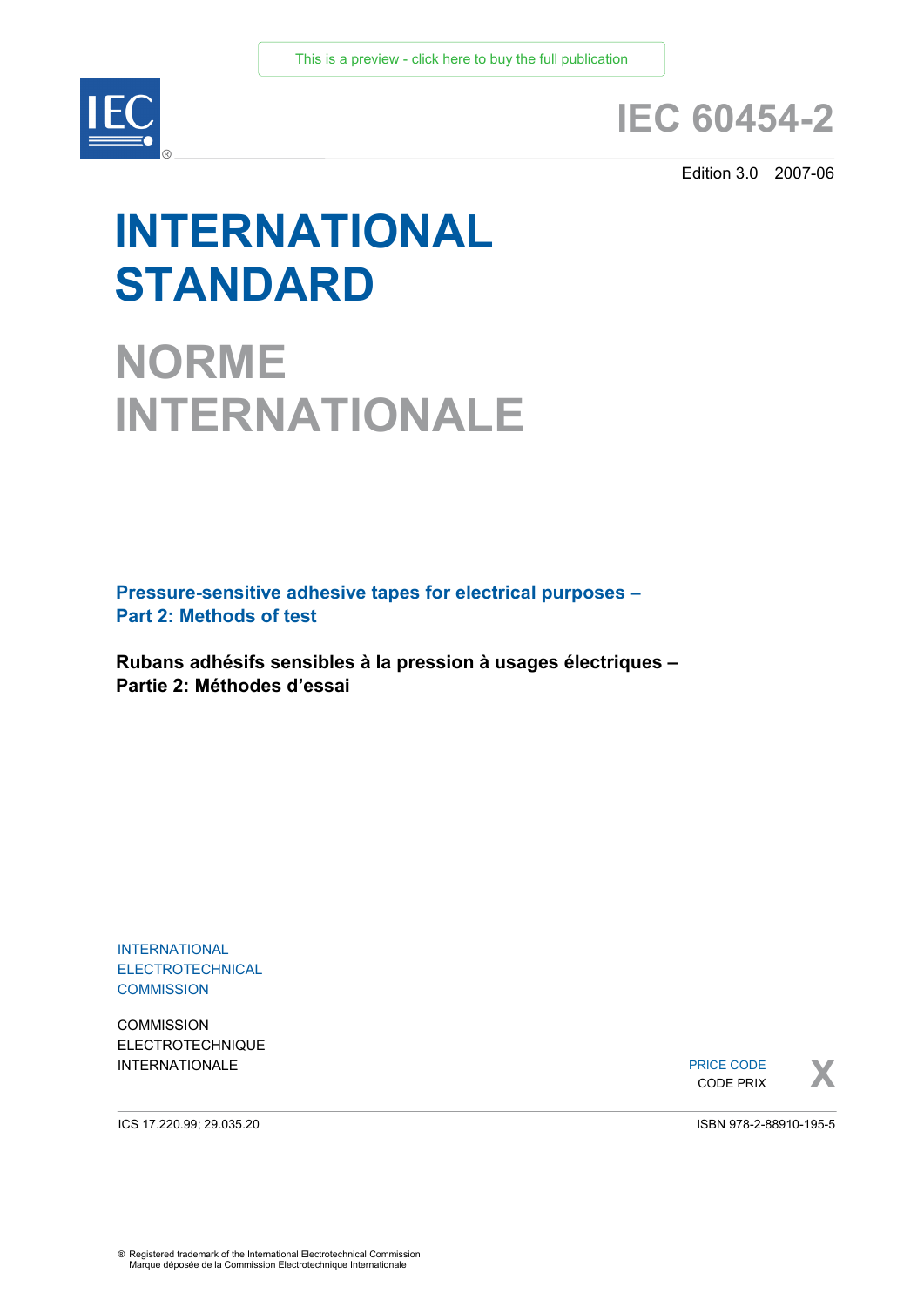$-2-$ 

### **CONTENTS**

| 1              |     |                                                                       |    |  |
|----------------|-----|-----------------------------------------------------------------------|----|--|
| $\overline{2}$ |     |                                                                       |    |  |
| 3              |     |                                                                       |    |  |
| 4              |     |                                                                       |    |  |
|                | 4.1 |                                                                       |    |  |
|                | 4.2 |                                                                       |    |  |
|                | 4.3 |                                                                       |    |  |
|                | 4.4 |                                                                       |    |  |
| 5              |     |                                                                       |    |  |
|                | 5.1 |                                                                       |    |  |
|                | 5.2 |                                                                       |    |  |
|                | 5.3 |                                                                       |    |  |
| 6              |     |                                                                       |    |  |
|                | 6.1 |                                                                       |    |  |
|                | 6.2 |                                                                       |    |  |
|                | 6.3 |                                                                       |    |  |
| $\overline{7}$ |     |                                                                       |    |  |
|                | 7.1 |                                                                       |    |  |
|                | 7.2 | Preparation of water extract for pH and conductivity determinations11 |    |  |
|                | 7.3 |                                                                       |    |  |
|                | 7.4 |                                                                       |    |  |
|                | 7.5 |                                                                       |    |  |
|                | 7.6 |                                                                       |    |  |
|                | 7.7 |                                                                       |    |  |
|                | 7.8 |                                                                       |    |  |
| 8              |     |                                                                       |    |  |
|                | 8.1 |                                                                       |    |  |
|                | 8.2 |                                                                       |    |  |
|                | 8.3 | Procedure                                                             | 15 |  |
|                | 8.4 |                                                                       |    |  |
| 9              |     |                                                                       |    |  |
|                | 9.1 |                                                                       |    |  |
|                | 9.2 |                                                                       |    |  |
|                | 9.3 |                                                                       |    |  |
|                | 9.4 |                                                                       |    |  |
|                | 9.5 |                                                                       |    |  |
|                | 9.6 |                                                                       |    |  |
| 10             |     |                                                                       |    |  |
|                |     |                                                                       |    |  |
|                |     |                                                                       |    |  |
|                |     |                                                                       |    |  |
|                |     |                                                                       |    |  |
| 11             |     |                                                                       |    |  |
|                |     |                                                                       |    |  |
|                |     |                                                                       |    |  |
|                |     |                                                                       |    |  |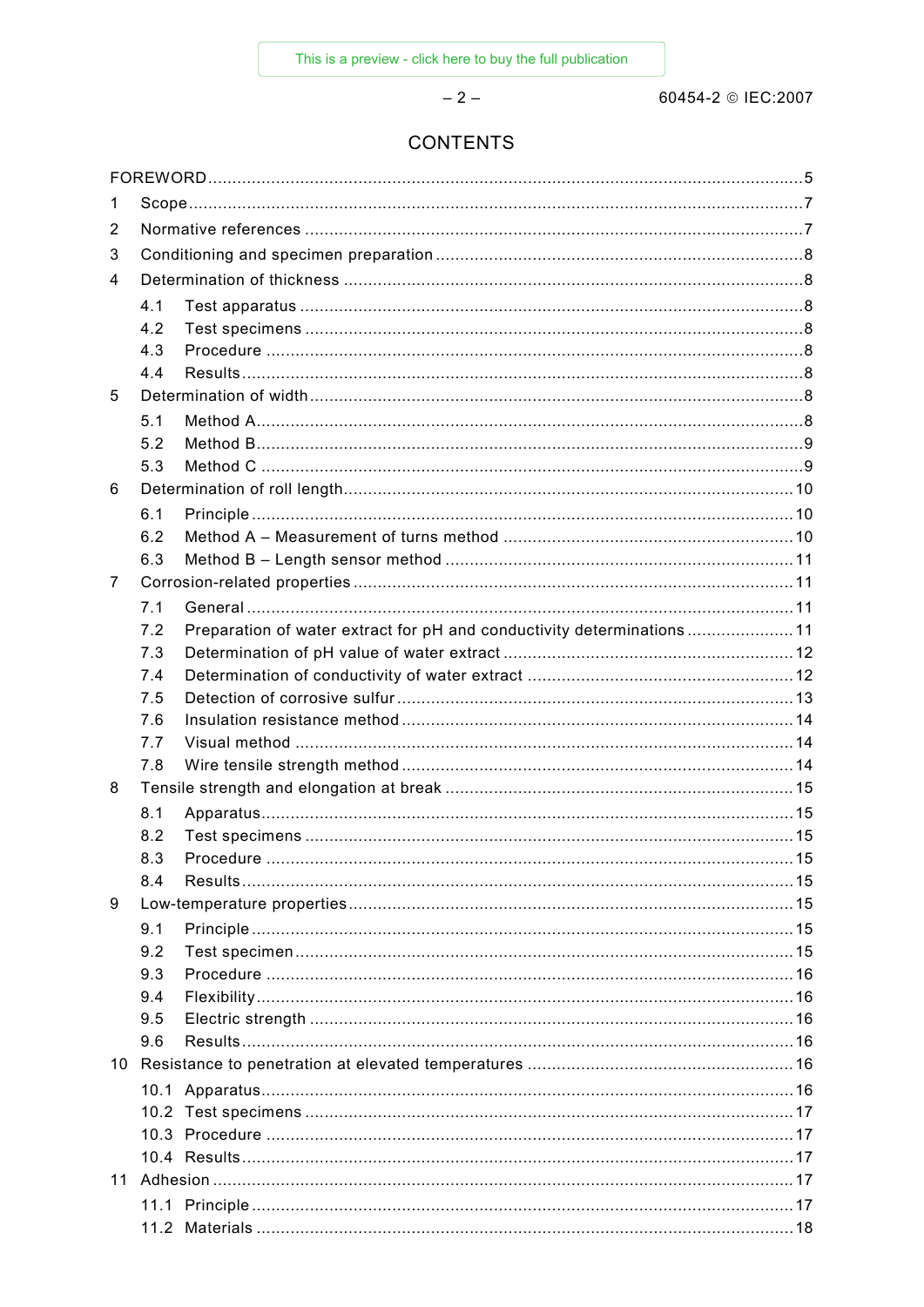60454-2 © IEC:2007

### $-3-$

| 12 |                                                                                  |  |
|----|----------------------------------------------------------------------------------|--|
|    |                                                                                  |  |
|    |                                                                                  |  |
|    |                                                                                  |  |
| 13 |                                                                                  |  |
|    |                                                                                  |  |
|    |                                                                                  |  |
|    |                                                                                  |  |
|    |                                                                                  |  |
|    |                                                                                  |  |
|    |                                                                                  |  |
|    | 14.1 Bond separation during thermal treatment (adhesive to backing)22            |  |
|    | 14.2 Bond separation after thermal treatment (adhesion to backing) 22            |  |
| 15 |                                                                                  |  |
|    |                                                                                  |  |
|    |                                                                                  |  |
|    |                                                                                  |  |
|    |                                                                                  |  |
|    |                                                                                  |  |
|    |                                                                                  |  |
| 16 |                                                                                  |  |
|    |                                                                                  |  |
|    |                                                                                  |  |
|    |                                                                                  |  |
|    |                                                                                  |  |
| 17 |                                                                                  |  |
|    |                                                                                  |  |
|    |                                                                                  |  |
|    |                                                                                  |  |
|    |                                                                                  |  |
| 18 |                                                                                  |  |
| 19 |                                                                                  |  |
|    |                                                                                  |  |
|    |                                                                                  |  |
|    |                                                                                  |  |
|    |                                                                                  |  |
|    |                                                                                  |  |
|    |                                                                                  |  |
| 20 |                                                                                  |  |
|    |                                                                                  |  |
|    |                                                                                  |  |
|    |                                                                                  |  |
|    |                                                                                  |  |
|    |                                                                                  |  |
| 21 |                                                                                  |  |
|    | 21.1 Determination of thermal endurance (based on IEC 60216-1 and IEC 60216-2)29 |  |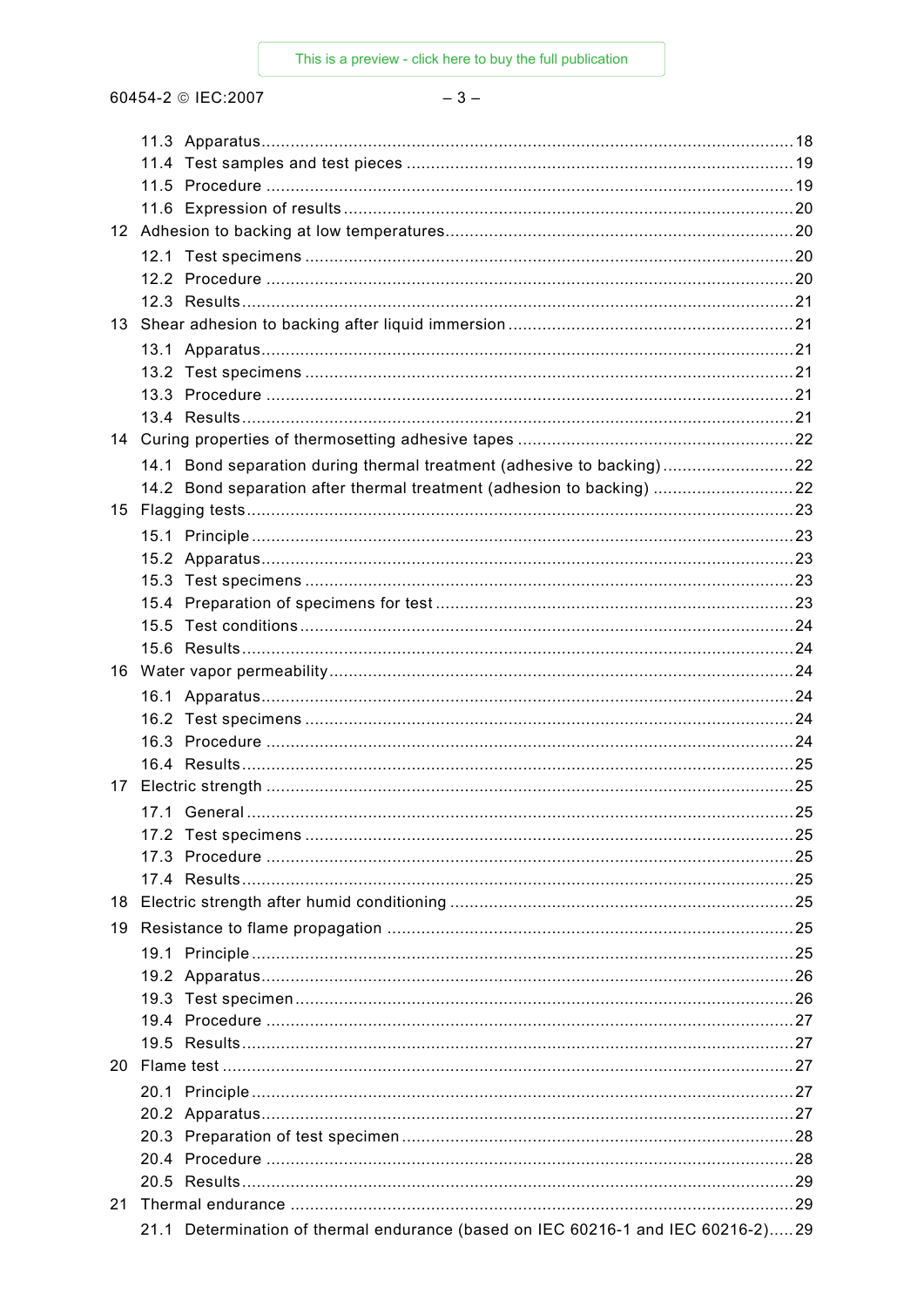| Figure 1 - Measuring device for determination of roll length of tape (measurement of    |  |
|-----------------------------------------------------------------------------------------|--|
| Figure 2 - Measuring device for determination of roll length of tape (length sensor     |  |
|                                                                                         |  |
|                                                                                         |  |
|                                                                                         |  |
|                                                                                         |  |
|                                                                                         |  |
|                                                                                         |  |
|                                                                                         |  |
| Figure 9b - Use of Bunsen burner and sliding plate with draught protection device37     |  |
|                                                                                         |  |
| Figure 10 - Essential dimensions for flame test (proportions exaggerated for clarity of |  |
|                                                                                         |  |
|                                                                                         |  |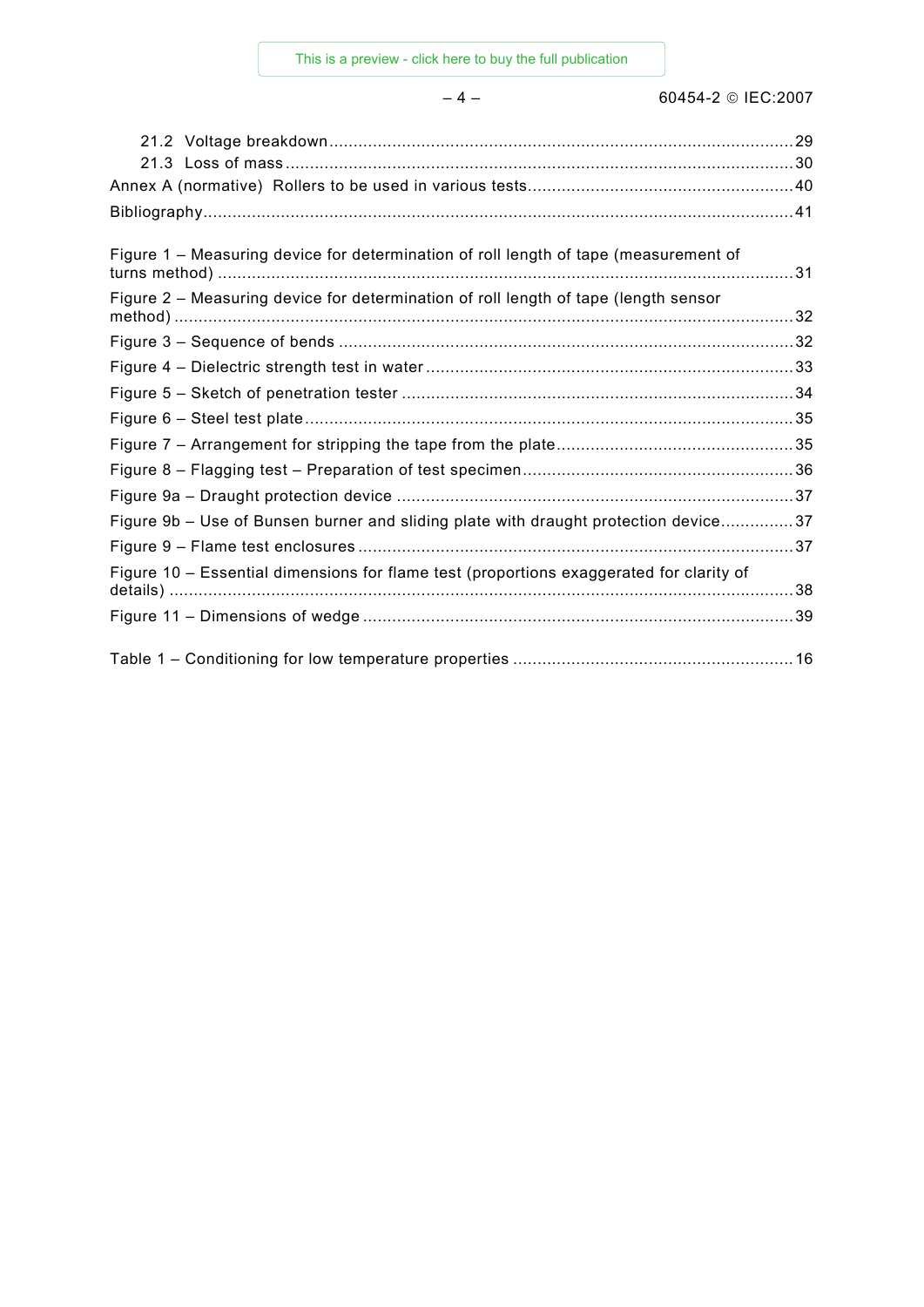<span id="page-4-0"></span> $60454 - 2 \odot \text{IEC:} 2007$  – 5

### INTERNATIONAL ELECTROTECHNICAL COMMISSION  $\frac{1}{2}$

### **PRESSURE-SENSITIVE ADHESIVE TAPES FOR ELECTRICAL PURPOSES –**

### **Part 2: Methods of test**

### FOREWORD

- 1) The International Electrotechnical Commission (IEC) is a worldwide organization for standardization comprising all national electrotechnical committees (IEC National Committees). The object of IEC is to promote international co-operation on all questions concerning standardization in the electrical and electronic fields. To this end and in addition to other activities, IEC publishes International Standards, Technical Specifications, Technical Reports, Publicly Available Specifications (PAS) and Guides (hereafter referred to as "IEC Publication(s)"). Their preparation is entrusted to technical committees; any IEC National Committee interested in the subject dealt with may participate in this preparatory work. International, governmental and nongovernmental organizations liaising with the IEC also participate in this preparation. IEC collaborates closely with the International Organization for Standardization (ISO) in accordance with conditions determined by agreement between the two organizations.
- 2) The formal decisions or agreements of IEC on technical matters express, as nearly as possible, an international consensus of opinion on the relevant subjects since each technical committee has representation from all interested IEC National Committees.
- 3) IEC Publications have the form of recommendations for international use and are accepted by IEC National Committees in that sense. While all reasonable efforts are made to ensure that the technical content of IEC Publications is accurate, IEC cannot be held responsible for the way in which they are used or for any misinterpretation by any end user.
- 4) In order to promote international uniformity, IEC National Committees undertake to apply IEC Publications transparently to the maximum extent possible in their national and regional publications. Any divergence between any IEC Publication and the corresponding national or regional publication shall be clearly indicated in the latter.
- 5) IEC itself does not provide any attestation of conformity. Independent certification bodies provide conformity assessment services and, in some areas, access to IEC marks of conformity. IEC is not responsible for any services carried out by independent certification bodies.
- 6) All users should ensure that they have the latest edition of this publication.
- 7) No liability shall attach to IEC or its directors, employees, servants or agents including individual experts and members of its technical committees and IEC National Committees for any personal injury, property damage or other damage of any nature whatsoever, whether direct or indirect, or for costs (including legal fees) and expenses arising out of the publication, use of, or reliance upon, this IEC Publication or any other IEC Publications.
- 8) Attention is drawn to the Normative references cited in this publication. Use of the referenced publications is indispensable for the correct application of this publication.
- 9) Attention is drawn to the possibility that some of the elements of this IEC Publication may be the subject of patent rights. IEC shall not be held responsible for identifying any or all such patent rights.

International Standard IEC 60454-2 has been prepared by IEC technical committee 15: Solid electrical insulating materials.

This third edition cancels and replaces the second edition published in 1994, and constitutes a technical revision. This revision includes improved text regarding the flame test (Clause 20), the improved text on adhesion (Clause 11) and a new Figures 9a and 9b.

This bilingual version, published in 2010-01, corresponds to the English version.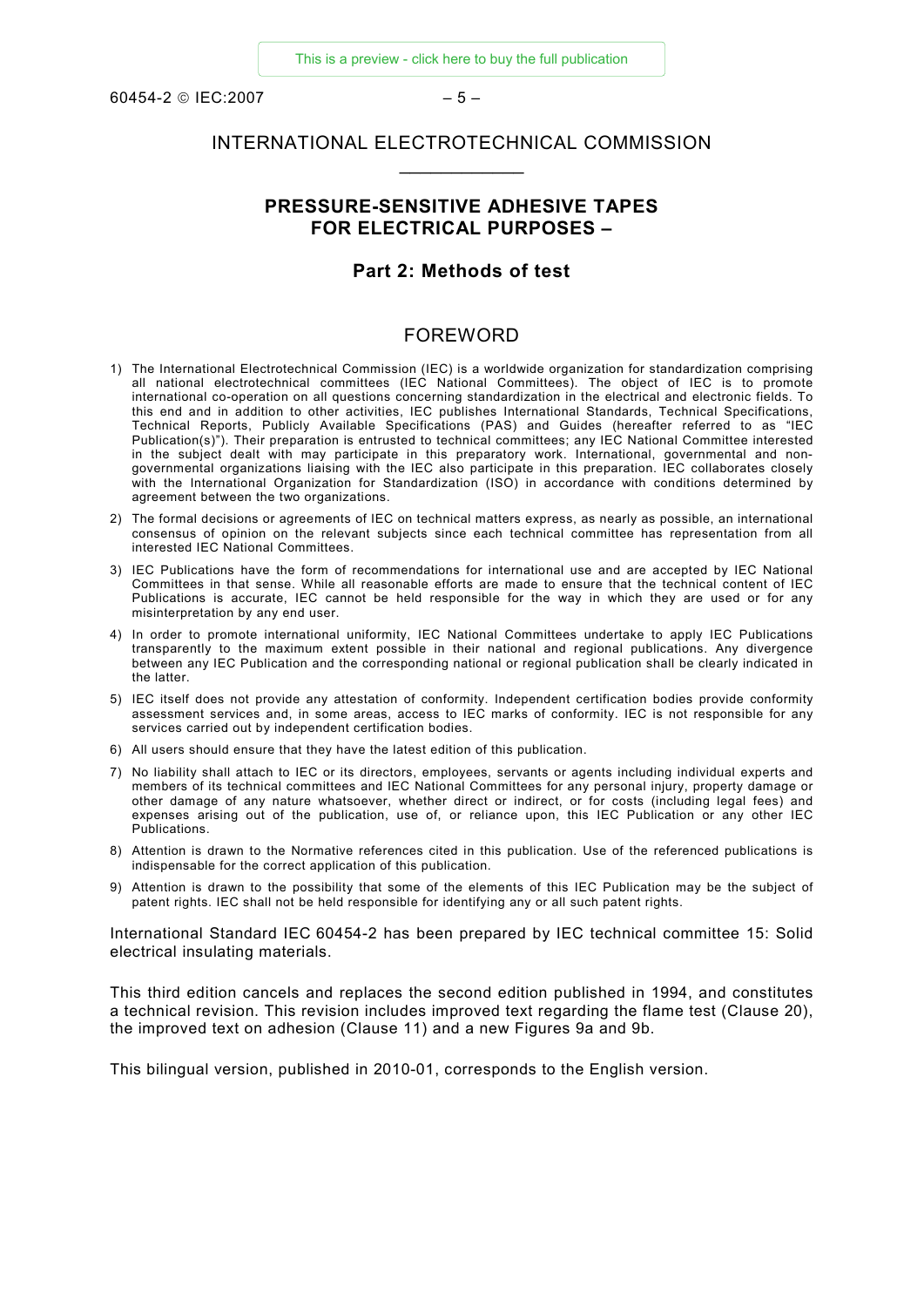– 6 – 60454-2 © IEC:2007

The text of this standard is based on the following documents:

| <b>FDIS</b> | Report on voting |
|-------------|------------------|
| 15/377/FDIS | 15/387/RVD       |

Full information on the voting for the approval of this standard can be found in the report on voting indicated in the above table.

The French version of this standard has not been voted upon.

This publication has been drafted in accordance with the ISO/IEC Directives, Part 2.

A list of all the parts in the IEC 60454 series, under the general title *Pressure-sensitive adhesive tapes for electrical purposes*, can be found on the IEC website.

The committee has decided that the contents of this publication will remain unchanged until the maintenance result date indicated on the IEC web site under "http://webstore.iec.ch" in the data related to the specific publication. At this date, the publication will be

- reconfirmed;
- withdrawn;
- replaced by a revised edition, or
- amended.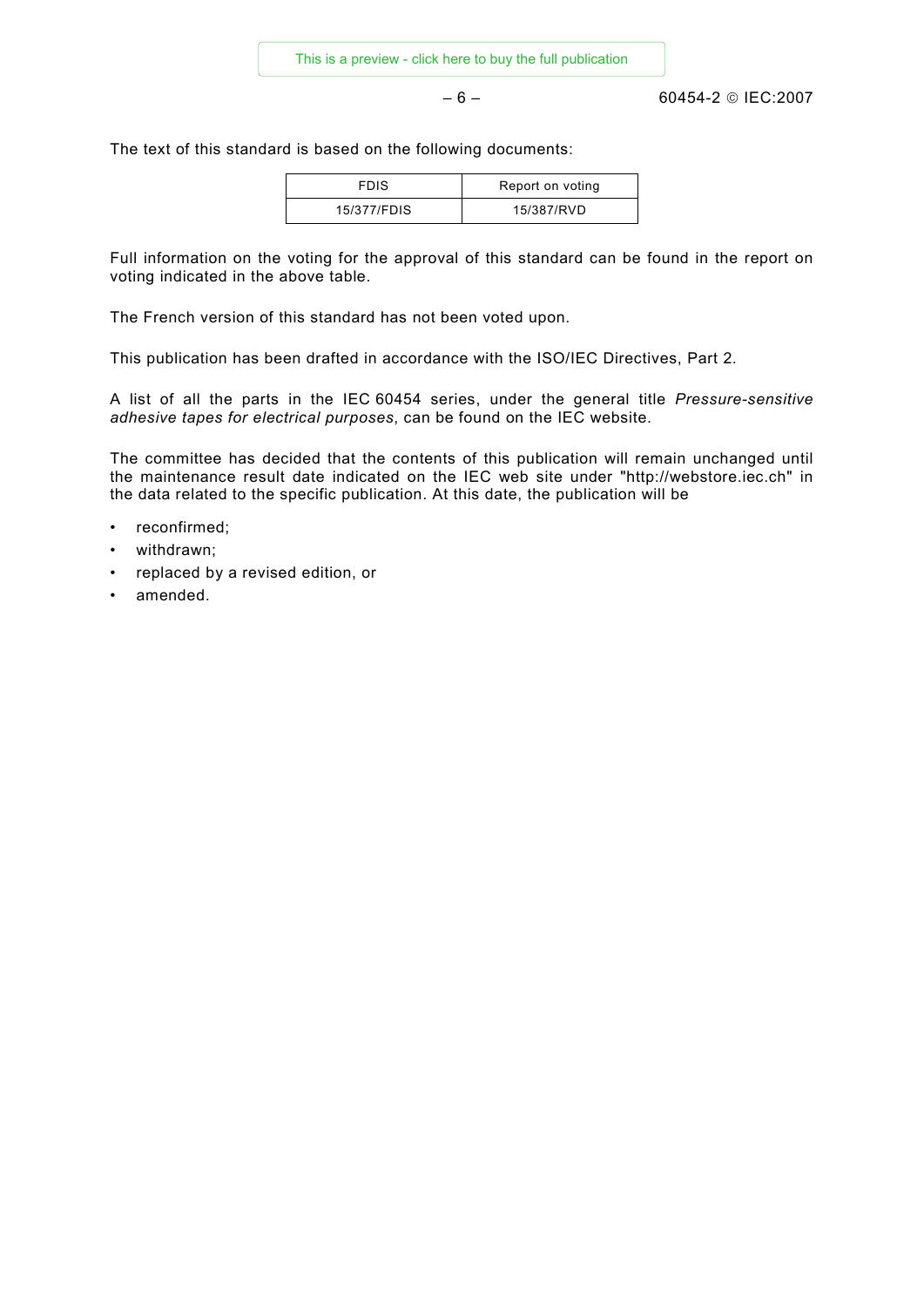<span id="page-6-0"></span> $60454-2$  © IFC: 2007 – 7 –

### **PRESSURE-SENSITIVE ADHESIVE TAPES FOR ELECTRICAL PURPOSES –**

### **Part 2: Methods of test**

### **1 Scope**

This part of IEC 60454 specifies methods of test for pressure-sensitive adhesive tapes for electrical purposes.

### **2 Normative references**

The following referenced documents are indispensable for the application of this document. For dated references, only the edition cited applies. For undated references, the latest edition of the referenced document (including any amendments) applies.

IEC 60216-1:2001, *Electrical insulating materials – Properties of thermal endurance – Part 1: Ageing procedures and evaluation of test results*

IEC 60216-2:2005, *Electrical insulating materials – Thermal endurance properties – Part 2: Determination of thermal endurance properties of electrical insulating materials – Choice of test criteria*

IEC 60216-3:2006, *Electrical insulating materials – Thermal endurance properties – Part 3: Instructions for calculating thermal endurance characteristics* 

IEC 60243-1:1998, *Electrical strength of insulating materials – Test methods – Part 1: Tests at power frequencies* 

IEC 60426:1973, *Test methods for determining electrolytic corrosion with insulating materials*

IEC 60454-3 (all parts), *Pressure-sensitive adhesive tapes for electrical purposes – Part 3: Specifications for individual materials*

IEC 60589:1977, *Methods of test for the determination of ionic impurities in electrical insulating materials by extraction with liquids*

ISO 383: 1976, *Laboratory glassware – Interchangeable conical ground joints*

ISO 527-3:1995, *Plastics – Determination of tensile properties – Part 3: Test conditions for films and sheets* 

ISO 2194:1991, *Industrial screens – Woven wire cloth, perforated place and electroformed sheet – Designation and nominal sizes of openings*

ISO 3071:2005, *Textiles – Determination of pH of the aqueous extract*

ISO 3599:1976, *Vernier callipers reading to 0,1 and 0,05 mm*

ISO 10093:1998, *Plastics – Fire tests – Standard ignition sources*

EN 1939:2003, *Self-adhesive tapes* − *Determination of peel adhesion properties* (The peel adhesion test method of Clause 11 is based on test method A of EN 1939:2003. This standard is the result of the harmonisation of AFERA 5001 and PSTC-1,2,3 and 4, ASTM 3330/D, ASTM 3330/M and agreed by JATMA.)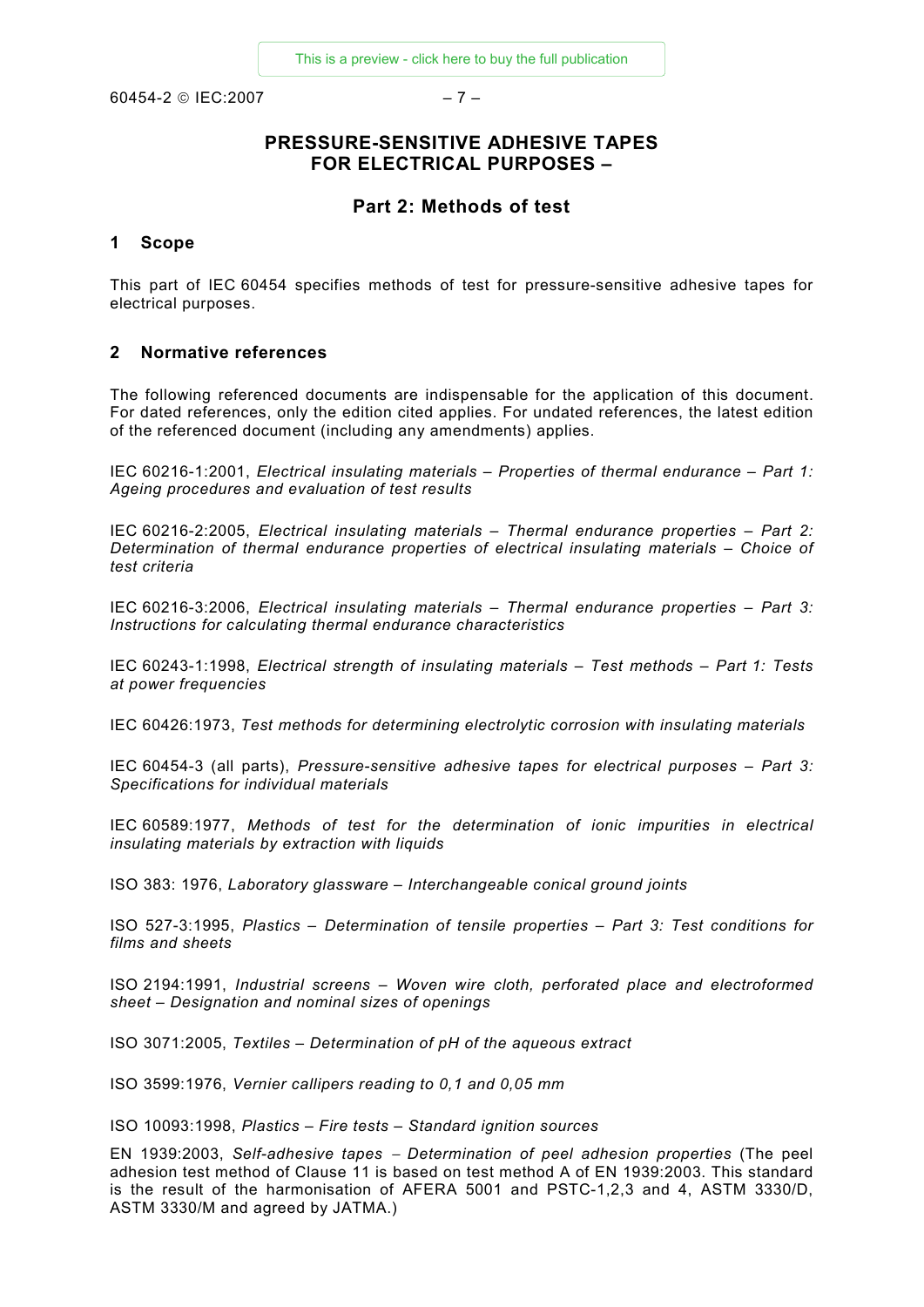### – 8 – 60454-2 © IEC:2007

<span id="page-7-0"></span>NOTE EN: European Norm (Europe) − AFERA: Association des fabricants européens de rubans auto-adhésifs − PSTC: Pressure sensitive tape council (USA) − ASTM: American society for testing and materials (USA) − JATMA: Japanese adhesive tapes manufacturers association.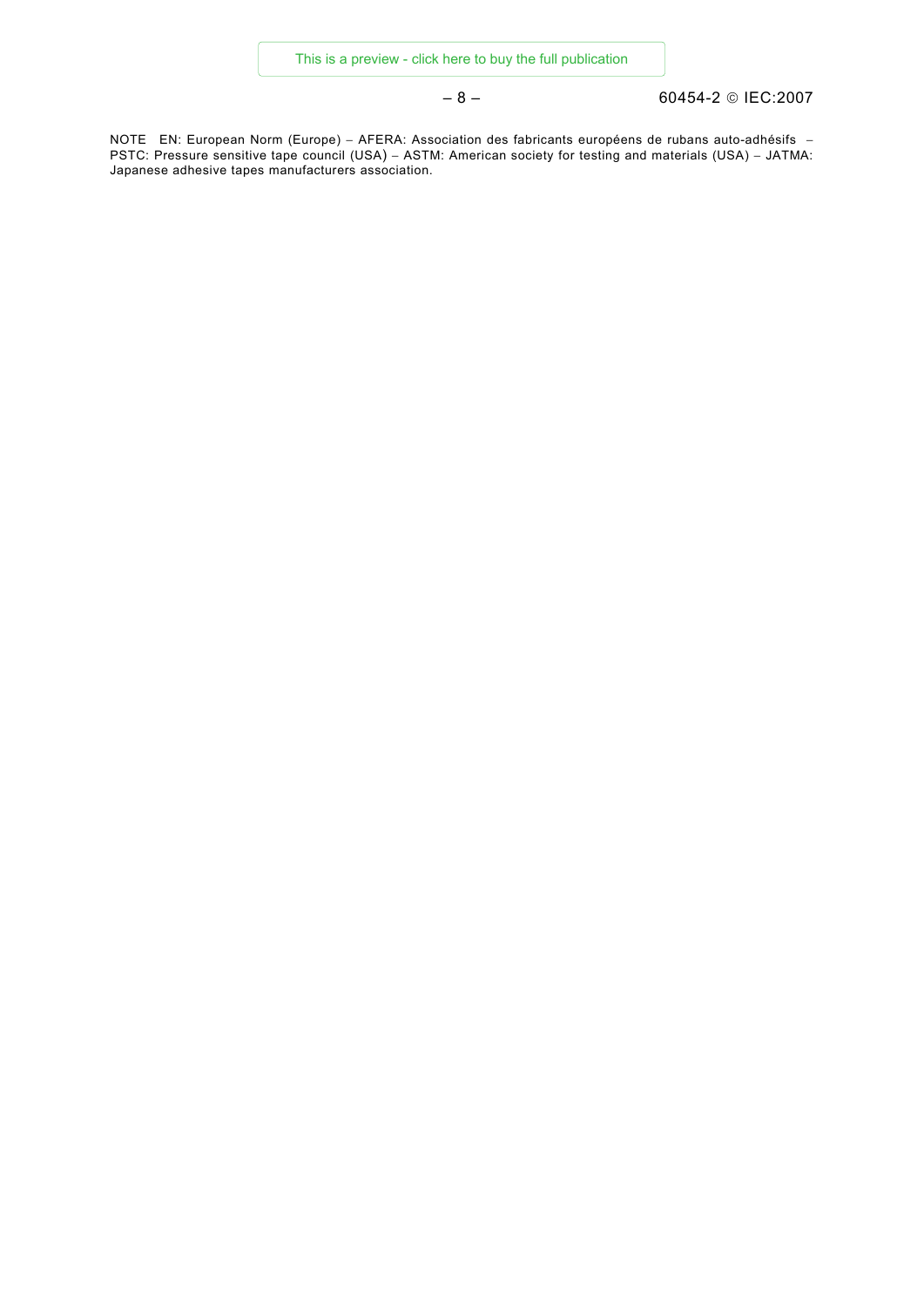$-42-$ 

### SOMMAIRE

| 1   |     |                                                                             |  |  |
|-----|-----|-----------------------------------------------------------------------------|--|--|
| 2   |     |                                                                             |  |  |
| 3   |     |                                                                             |  |  |
| 4   |     |                                                                             |  |  |
|     | 4.1 |                                                                             |  |  |
|     | 4.2 |                                                                             |  |  |
|     | 4.3 |                                                                             |  |  |
|     | 4.4 |                                                                             |  |  |
| 5   |     |                                                                             |  |  |
|     | 5.1 |                                                                             |  |  |
|     | 5.2 |                                                                             |  |  |
|     | 5.3 |                                                                             |  |  |
| 6   |     |                                                                             |  |  |
|     | 6.1 |                                                                             |  |  |
|     | 6.2 |                                                                             |  |  |
|     | 6.3 |                                                                             |  |  |
| 7   |     |                                                                             |  |  |
|     | 7.1 |                                                                             |  |  |
|     | 7.2 | Préparation de l'extrait aqueux pour déterminer le pH et la conductivité 52 |  |  |
|     | 7.3 |                                                                             |  |  |
|     | 7.4 |                                                                             |  |  |
|     | 7.5 |                                                                             |  |  |
|     | 7.6 |                                                                             |  |  |
|     | 7.7 |                                                                             |  |  |
|     | 7.8 |                                                                             |  |  |
| 8   |     |                                                                             |  |  |
|     | 8.1 |                                                                             |  |  |
|     | 8.2 |                                                                             |  |  |
|     | 8.3 |                                                                             |  |  |
|     | 8.4 |                                                                             |  |  |
| 9   |     |                                                                             |  |  |
|     | 9.1 |                                                                             |  |  |
|     | 9.2 |                                                                             |  |  |
|     | 9.3 |                                                                             |  |  |
|     | 9.4 |                                                                             |  |  |
|     | 9.5 |                                                                             |  |  |
|     | 9.6 |                                                                             |  |  |
| 10. |     |                                                                             |  |  |
|     |     |                                                                             |  |  |
|     |     |                                                                             |  |  |
|     |     |                                                                             |  |  |
|     |     |                                                                             |  |  |
| 11  |     |                                                                             |  |  |
|     |     |                                                                             |  |  |
|     |     |                                                                             |  |  |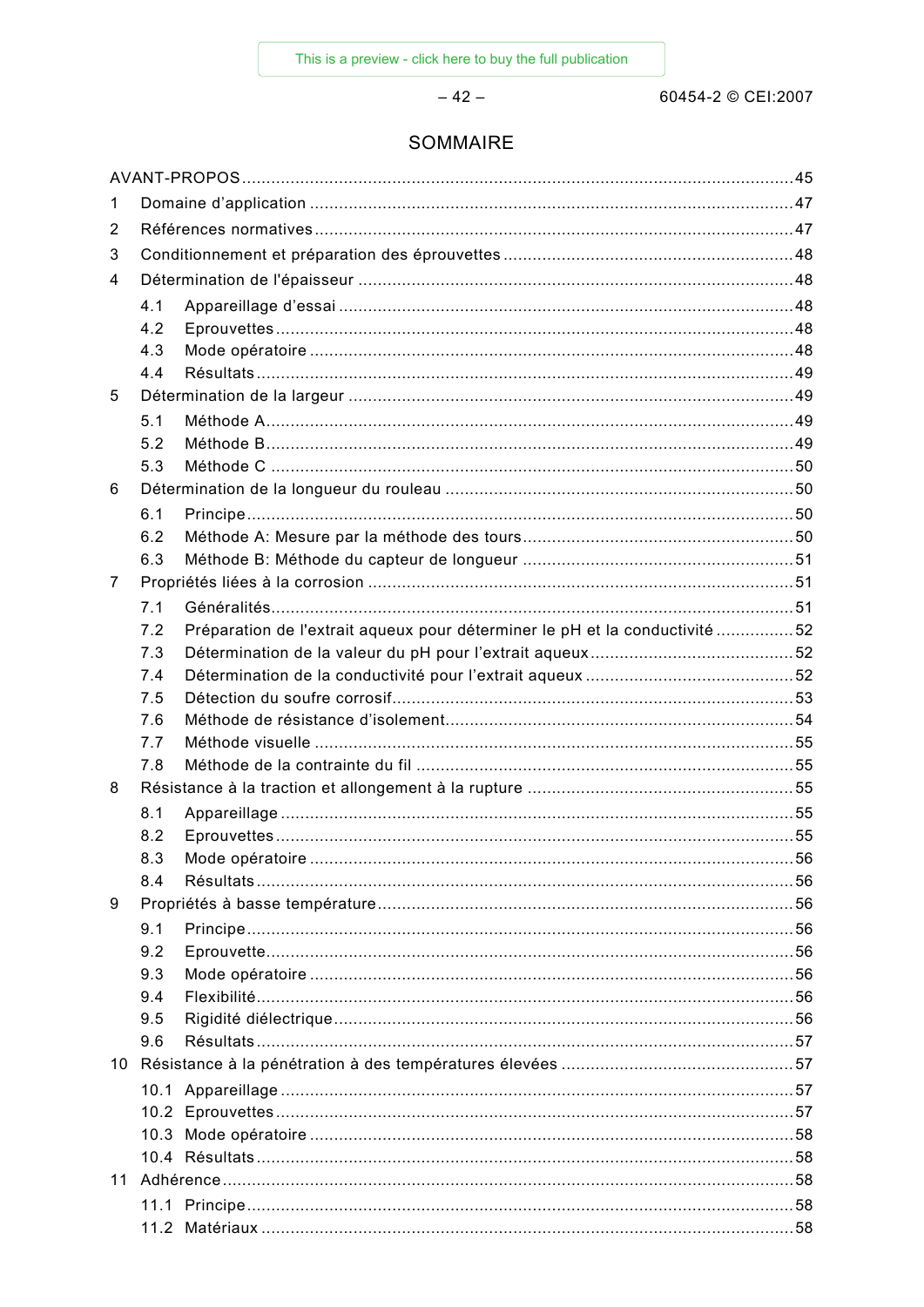60454-2 © CEI:2007

### $-43-$

| 12 |                                                                                   |  |
|----|-----------------------------------------------------------------------------------|--|
|    |                                                                                   |  |
|    |                                                                                   |  |
|    |                                                                                   |  |
| 13 | Adhésion à la doublure lors d'un effort de cisaillement après immersion dans un   |  |
|    |                                                                                   |  |
|    |                                                                                   |  |
|    |                                                                                   |  |
|    |                                                                                   |  |
|    |                                                                                   |  |
| 14 | Propriétés de polymérisation des rubans adhésifs thermodurcissables63             |  |
|    | 14.1 Séparation du collage pendant le traitement thermique (adhésion à la         |  |
|    | 14.2 Séparation du collage après traitement thermique (adhésion à la doublure) 63 |  |
| 15 |                                                                                   |  |
|    |                                                                                   |  |
|    |                                                                                   |  |
|    |                                                                                   |  |
|    |                                                                                   |  |
|    |                                                                                   |  |
|    |                                                                                   |  |
| 16 |                                                                                   |  |
|    |                                                                                   |  |
|    |                                                                                   |  |
|    |                                                                                   |  |
|    |                                                                                   |  |
|    |                                                                                   |  |
|    |                                                                                   |  |
|    |                                                                                   |  |
|    |                                                                                   |  |
|    |                                                                                   |  |
| 18 |                                                                                   |  |
| 19 |                                                                                   |  |
|    |                                                                                   |  |
|    |                                                                                   |  |
|    |                                                                                   |  |
|    |                                                                                   |  |
|    |                                                                                   |  |
| 20 |                                                                                   |  |
|    |                                                                                   |  |
|    |                                                                                   |  |
|    |                                                                                   |  |
|    |                                                                                   |  |
|    |                                                                                   |  |
|    |                                                                                   |  |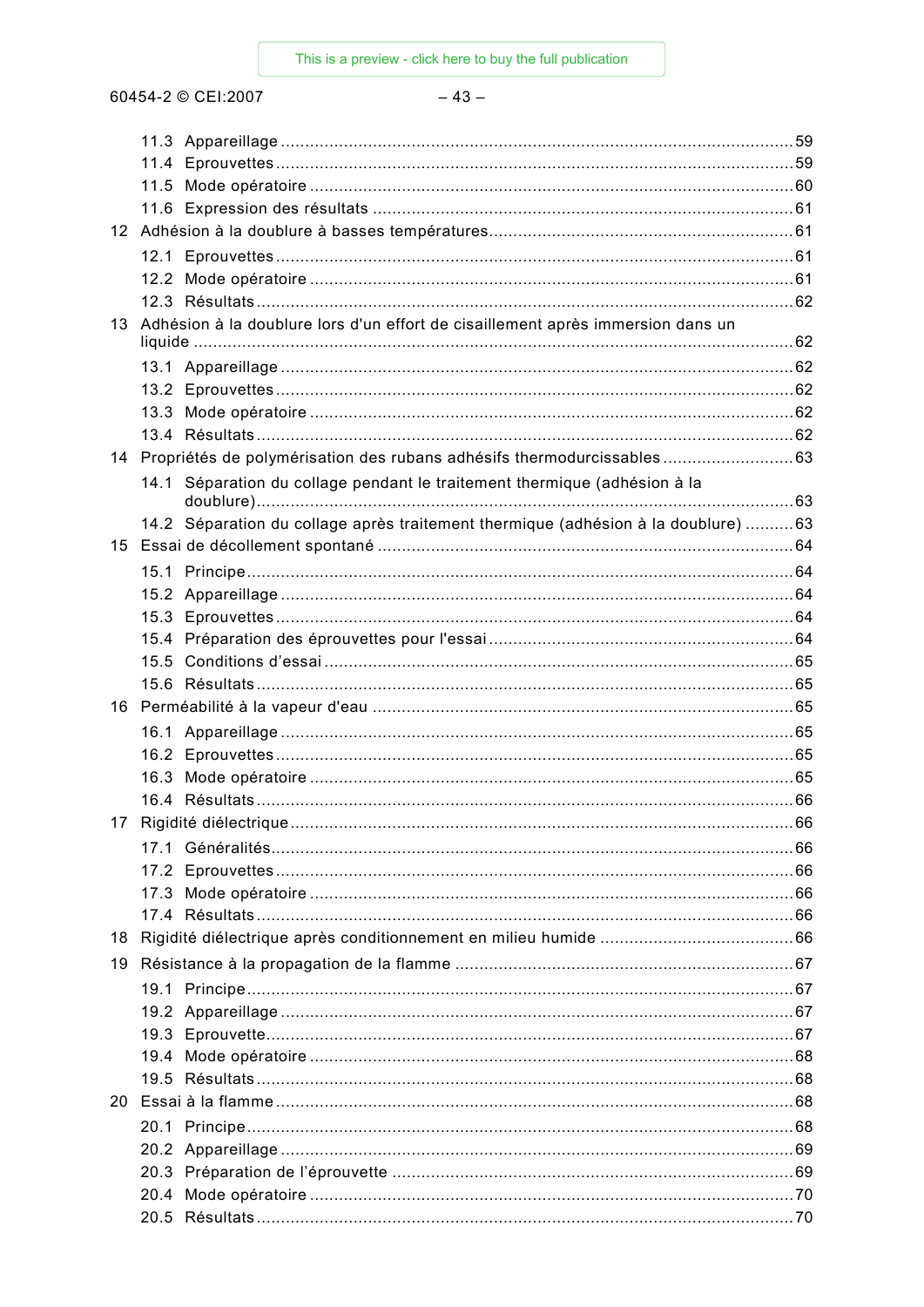| 21.1 Détermination de l'endurance thermique (basée sur la CEI 60216-1 et la            |  |
|----------------------------------------------------------------------------------------|--|
|                                                                                        |  |
|                                                                                        |  |
|                                                                                        |  |
|                                                                                        |  |
|                                                                                        |  |
| Figure 1 - Dispositif de mesure pour déterminer la longueur d'un rouleau de ruban      |  |
| Figure 2 - Dispositif de mesure pour déterminer la longueur du ruban (méthode par      |  |
|                                                                                        |  |
|                                                                                        |  |
|                                                                                        |  |
|                                                                                        |  |
|                                                                                        |  |
| Figure 8 - Essai de décollement spontané - Préparation de l'éprouvette 77              |  |
|                                                                                        |  |
| Figure 9b - Utilisation d'un bec Bunsen et d'une plaque coulissante avec un dispositif |  |
|                                                                                        |  |
| Figure 10 - Dimensions principales pour l'essai à la flamme (dimensions agrandies      |  |
|                                                                                        |  |
| Tableau 1 - Conditionnement pour les propriétés à basse température 57                 |  |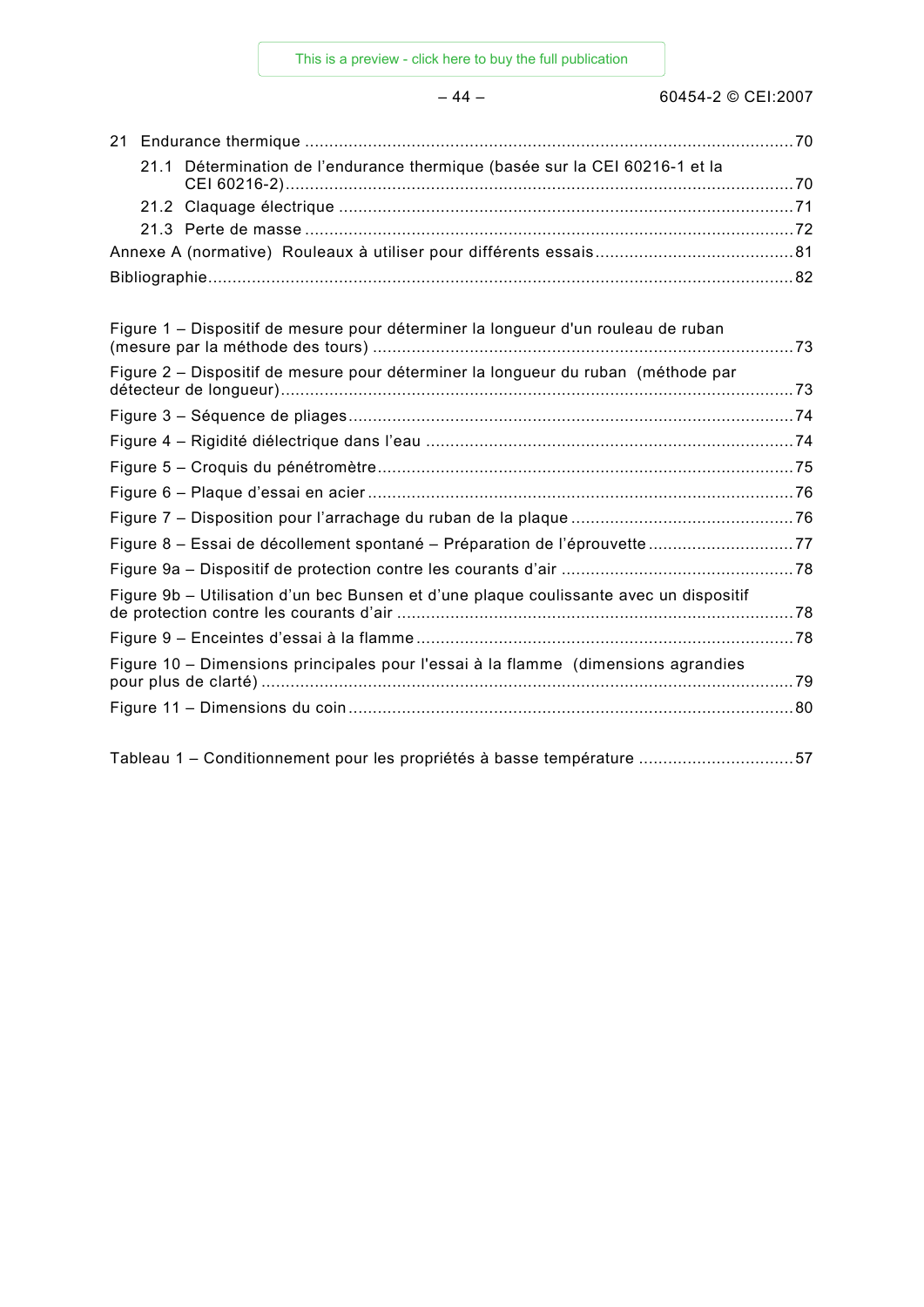<span id="page-11-0"></span> $60454 - 2$  © CEI:2007 – 45

### COMMISSION ÉLECTROTECHNIQUE INTERNATIONALE  $\frac{1}{2}$  ,  $\frac{1}{2}$  ,  $\frac{1}{2}$  ,  $\frac{1}{2}$  ,  $\frac{1}{2}$  ,  $\frac{1}{2}$

### **RUBANS ADHÉSIFS SENSIBLES À LA PRESSION À USAGES ÉLECTRIQUES –**

### **Partie 2: Méthodes d'essai**

### AVANT-PROPOS

- 1) La Commission Electrotechnique Internationale (CEI) est une organisation mondiale de normalisation composée de l'ensemble des comités électrotechniques nationaux (Comités nationaux de la CEI). La CEI a pour objet de favoriser la coopération internationale pour toutes les questions de normalisation dans les domaines de l'électricité et de l'électronique. A cet effet, la CEI – entre autres activités – publie des Normes internationales, des Spécifications techniques, des Rapports techniques, des Spécifications accessibles au public (PAS) et des Guides (ci-après dénommés "Publication(s) de la CEI"). Leur élaboration est confiée à des comités d'études, aux travaux desquels tout Comité national intéressé par le sujet traité peut participer. Les organisations internationales, gouvernementales et non gouvernementales, en liaison avec la CEI, participent également aux travaux. La CEI collabore étroitement avec l'Organisation Internationale de Normalisation (ISO), selon des conditions fixées par accord entre les deux organisations.
- 2) Les décisions ou accords officiels de la CEI concernant les questions techniques représentent, dans la mesure du possible, un accord international sur les sujets étudiés, étant donné que les Comités nationaux de la CEI intéressés sont représentés dans chaque comité d'études.
- 3) Les Publications de la CEI se présentent sous la forme de recommandations internationales et sont agréées comme telles par les Comités nationaux de la CEI. Tous les efforts raisonnables sont entrepris afin que la CEI s'assure de l'exactitude du contenu technique de ses publications; la CEI ne peut pas être tenue responsable de l'éventuelle mauvaise utilisation ou interprétation qui en est faite par un quelconque utilisateur final.
- 4) Dans le but d'encourager l'uniformité internationale, les Comités nationaux de la CEI s'engagent, dans toute la mesure possible, à appliquer de façon transparente les Publications de la CEI dans leurs publications nationales et régionales. Toutes divergences entre toutes Publications de la CEI et toutes publications nationales ou régionales correspondantes doivent être indiquées en termes clairs dans ces dernières.
- 5) La CEI elle-même ne fournit aucune attestation de conformité. Des organismes de certification indépendants fournissent des services d'évaluation de conformité et, dans certains secteurs, accèdent aux marques de conformité de la CEI. La CEI n'est responsable d'aucun des services effectués par les organismes de certification indépendants.
- 6) Tous les utilisateurs doivent s'assurer qu'ils sont en possession de la dernière édition de cette publication.
- 7) Aucune responsabilité ne doit être imputée à la CEI, à ses administrateurs, employés, auxiliaires ou mandataires, y compris ses experts particuliers et les membres de ses comités d'études et des Comités nationaux de la CEI, pour tout préjudice causé en cas de dommages corporels et matériels, ou de tout autre dommage de quelque nature que ce soit, directe ou indirecte, ou pour supporter les coûts (y compris les frais de justice) et les dépenses découlant de la publication ou de l'utilisation de cette Publication de la CEI ou de toute autre Publication de la CEI, ou au crédit qui lui est accordé.
- 8) L'attention est attirée sur les références normatives citées dans cette publication. L'utilisation de publications référencées est obligatoire pour une application correcte de la présente publication.
- 9) L'attention est attirée sur le fait que certains des éléments de la présente Publication de la CEI peuvent faire l'objet de droits de propriété intellectuelle ou de droits analogues. La CEI ne saurait être tenue pour responsable de ne pas avoir identifié de tels droits de propriété et de ne pas avoir signalé leur existence.

La Norme internationale CEI 60454-2 a été établie par le comité d'études 15 de la CEI: Matériaux isolants électriques solides.

Cette troisième édition annule et remplace la seconde édition publiée en 1994 et constitue une révision technique. La présente révision incorpore un texte enrichi concernant l'essai à la flamme (Article 20), un texte enrichi concernant l'adhérence (Article 11) et de nouvelles Figures 9a et 9b.

La présente version bilingue, publiée en 2010-01, correspond à la version anglaise.

Le texte anglais de cette norme est issu des documents 15/377/FDIS et 15/387/RVD.

Le rapport de vote 15/387/RVD donne toute information sur le vote ayant abouti à l'approbation de cette norme.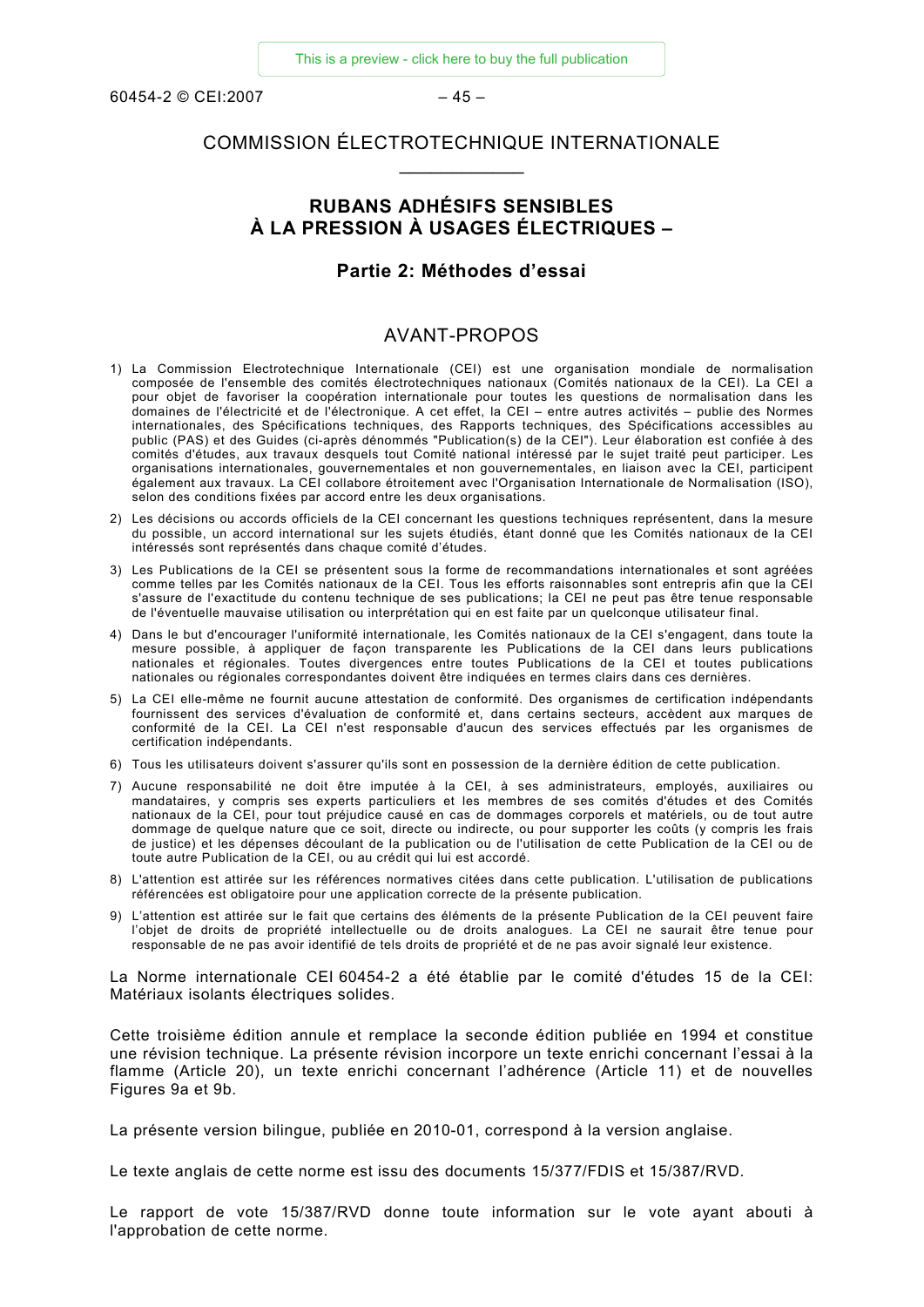– 46 – 60454-2 © CEI:2007

La version française de cette norme n'a pas été soumise au vote.

La présente publication a été rédigée selon les Directives ISO/CEI, Partie 2.

Une liste de toutes les parties de la série CEI 60454, présentée sous le titre général *Rubans adhésifs sensibles à la pression à usages électriques*, peut être consultée sur le site web de la CEI.

Le comité a décidé que le contenu de cette publication ne sera pas modifié avant la date de maintenance indiquée sur le site web de la CEI sous "http://webstore.iec.ch" dans les données relatives à la publication recherchée. A cette date, la publication sera

- reconduite,
- supprimée,
- remplacée par une édition révisée, ou
- amendée.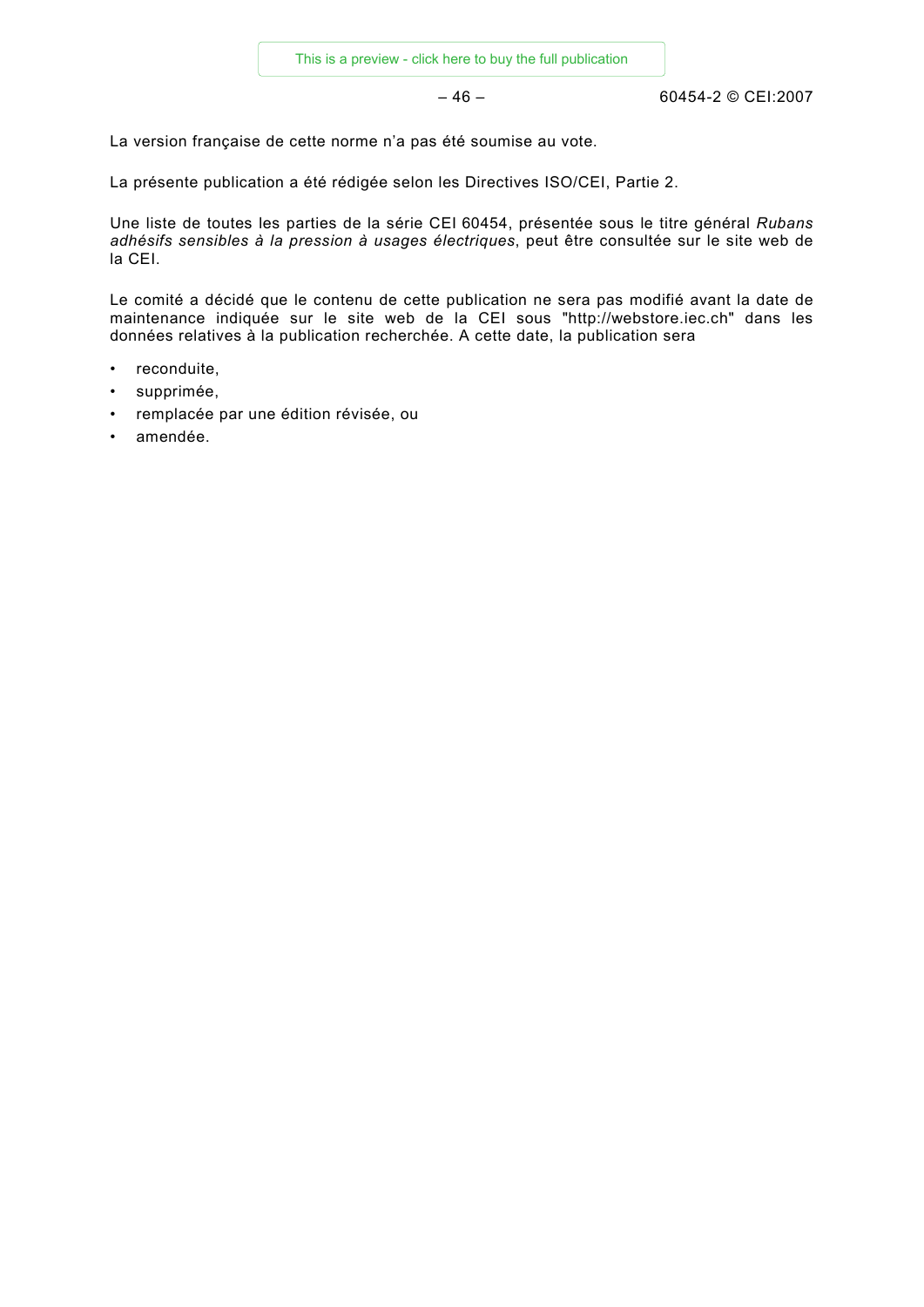$60454 - 2$  © CEI:2007 – 47 –

### **RUBANS ADHÉSIFS SENSIBLES À LA PRESSION À USAGES ÉLECTRIQUES –**

### **Partie 2: Méthodes d'essai**

### **1 Domaine d'application**

La présente partie de la CEI 60454 spécifie les méthodes d'essai pour les rubans adhésifs sensibles à la pression, pour des usages électriques.

### **2 Références normatives**

Les documents de référence suivants sont indispensables pour l'application du présent document. Pour les références datées, seule l'édition citée s'applique. Pour les références non datées, la dernière édition du document de référence s'applique (y compris les éventuels amendements).

CEI 60216-1:2001, *Matériaux isolants électriques – Propriétés d'endurance thermique – Partie 1: Méthodes de vieillissement et d'évaluation des résultats d'essai* 

CEI 60216-2:2005, *Matériaux isolants électriques – Propriétés d'endurance thermique – Partie 2: Détermination des propriétés d'endurance thermique des matériaux isolants électriques – Choix de critères d'essai* 

CEI 60216-3:2006, *Matériaux isolants électriques – Propriétés d'endurance thermique –*  Partie 3: Instructions pour le calcul des caractéristiques d'endurance thermique (disponible en anglais seulement)

CEI 60243-1:1998, *Rigidité diélectrique des matériaux isolants – Méthodes d'essai – Partie 1: Essais aux fréquences industrielles* 

CEI 60426:1973, *Méthodes d'essais pour la détermination de la corrosion électrolytique en présence de matériaux isolants* 

CEI 60454-3 (toutes les parties), *Rubans adhésifs sensibles à la pression à usages électriques – Partie 3: Spécifications pour les matériaux individuels* 

CEI 60589:1977, *Méthodes d'essai pour la détermination des impuretés ioniques dans les matériaux isolants électriques par extraction par des liquides* 

ISO 383:1976, *Verrerie de laboratoire – Assemblages coniques rodés interchangeables* 

ISO 527-3:1995, *Plastiques – Détermination des propriétés en traction – Partie 3: Conditions d'essai pour films et feuilles* 

ISO 2194:1991, *Cribles et tamis industriels – Tissus métalliques, tôles perforées et feuilles électroformées – Désignation et dimensions nominales des ouvertures* 

ISO 3071:2005, *Textiles – Détermination du pH de l'extrait aqueux* 

ISO 3599:1976, *Pieds à coulisse à vernier au 1/10 et au 1/20 mm*